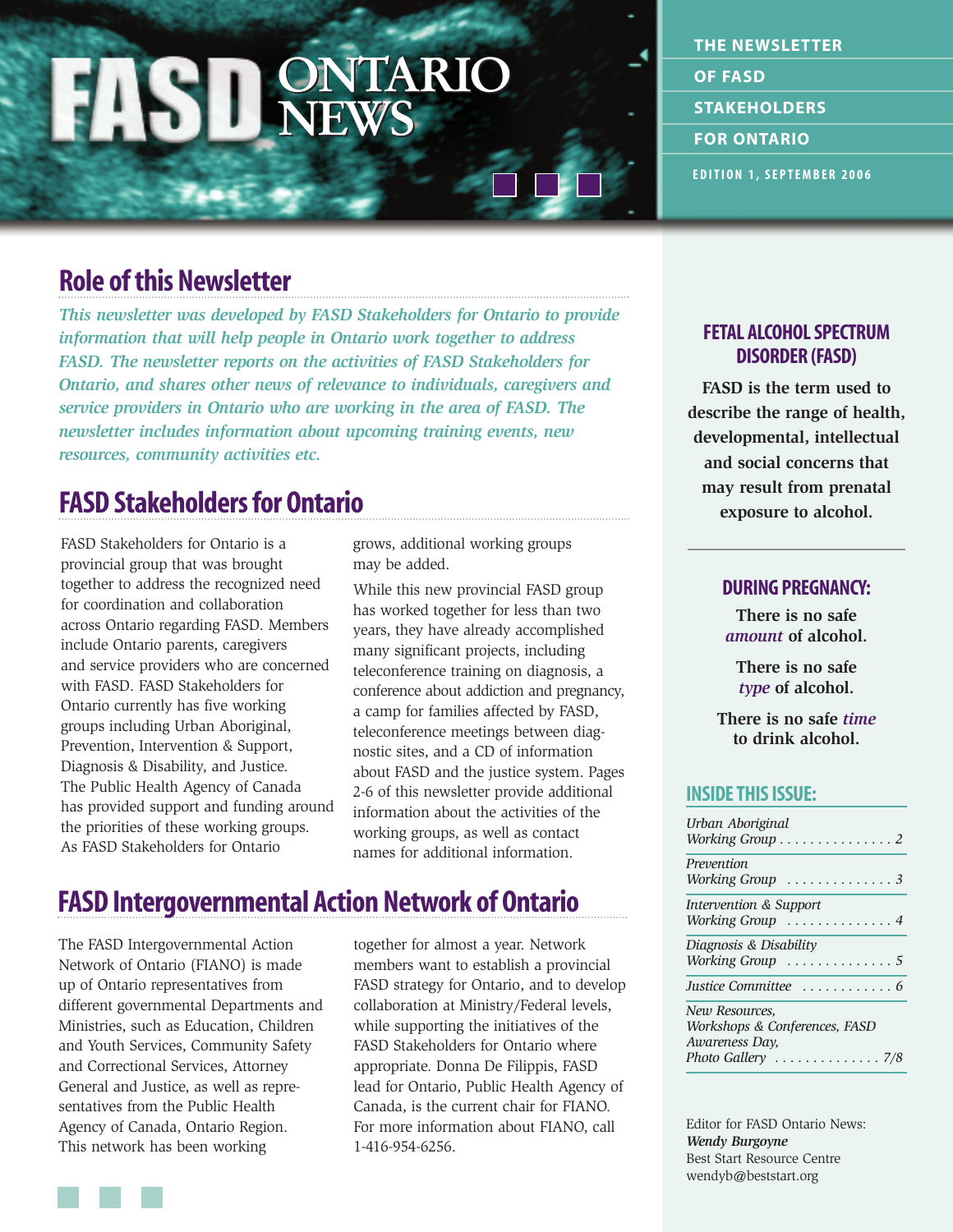## **URBAN ABORIGINAL WORKING GROUP**

The Urban Aboriginal Working Group formed to address unmet FASD needs in Ontario's urban Aboriginal populations. This Working Group has identified many urban Aboriginal FASD priorities for Ontario including asset mapping, diagnostic capacity and services, training and resources.

The Urban Aboriginal Working Group talked about the need to develop a resource that would help people initiate and manage an FASD Diagnostic Clinic. The Ontario Federation of Indian Friendship Centres developed a manual that contains everything that is needed to run a clinic, from personnel needs to diagnostic forms. The manual will be mailed to urban Aboriginal communities and will be available on request to other groups. It is hoped that the manual will give Aboriginal communities the tools to start much needed FASD diagnostic clinics.

This Working Group also wanted to identify FASD services in the rural/urban/off-reserve locations across Ontario, and to analyze their services. An asset mapping project helped to clarify the need for additional services in Ontario for urban Aboriginal people with FASD. The final report:

- Provides statistics on FASD diagnosis of Aboriginal and non-Aboriginal individuals in Ontario
- Lists the locations of FASD diagnostic clinics
- Describes the availability of FASD support services
- Discusses the need for Aboriginal specific FASD programming in Ontario

The Working Group also planned four tele-education training events for Ontario service providers who work with Aboriginal people who may have FASD. These tele-education training sessions included:

**FASD Screening and Diagnosis**, April 26, 2006. Presented by Dr. Gideon Koren and Dr. Ellen Fantus. Included 9 tele-education sites.

**Co-Morbidity in FASD: Bipolar Disorder, Impulsivity, Aggression, Seizures and Disabilities Associated with FASD**, May 25, 2006. Presented by Dr. Irena Nulman and Dr. Ellen Fantus. Included 6 tele-education sites.



**Diagnosing Youth and Adults with FASD**, June 22, 2006. Presented by Dr. William Watson and Dr. Brenda Stade. Included 22 tele-education sites.

**Diagnosing Youth and Adults with FASD**, June 27, 2006. Presented by Dr. William Watson and Dr. Brenda Stade. Included 22 tele-education sites.

These training events were very successful. In fact the registration for the last 2 sessions was at capacity, and no additional sites could be added.

The Urban Aboriginal Working Group also re-printed the successful resource *FASD Tool Kit for Aboriginal Families* and mailed copies to Ontario Early Years Centres, public health units, CAPC and CPNP sites and Healthy Babies Healthy Children Programs across Ontario. To view this resource, go to [www.ofifc.org.](www.ofifc.org)

The Urban Aboriginal Working Group is currently considering priority projects for 2006/07. For more information about the Urban Aboriginal Working Group, contact Kimberly Meawasige at the Ontario Federation of Indian Friendship Centres, kmeawasige@ofifc.org.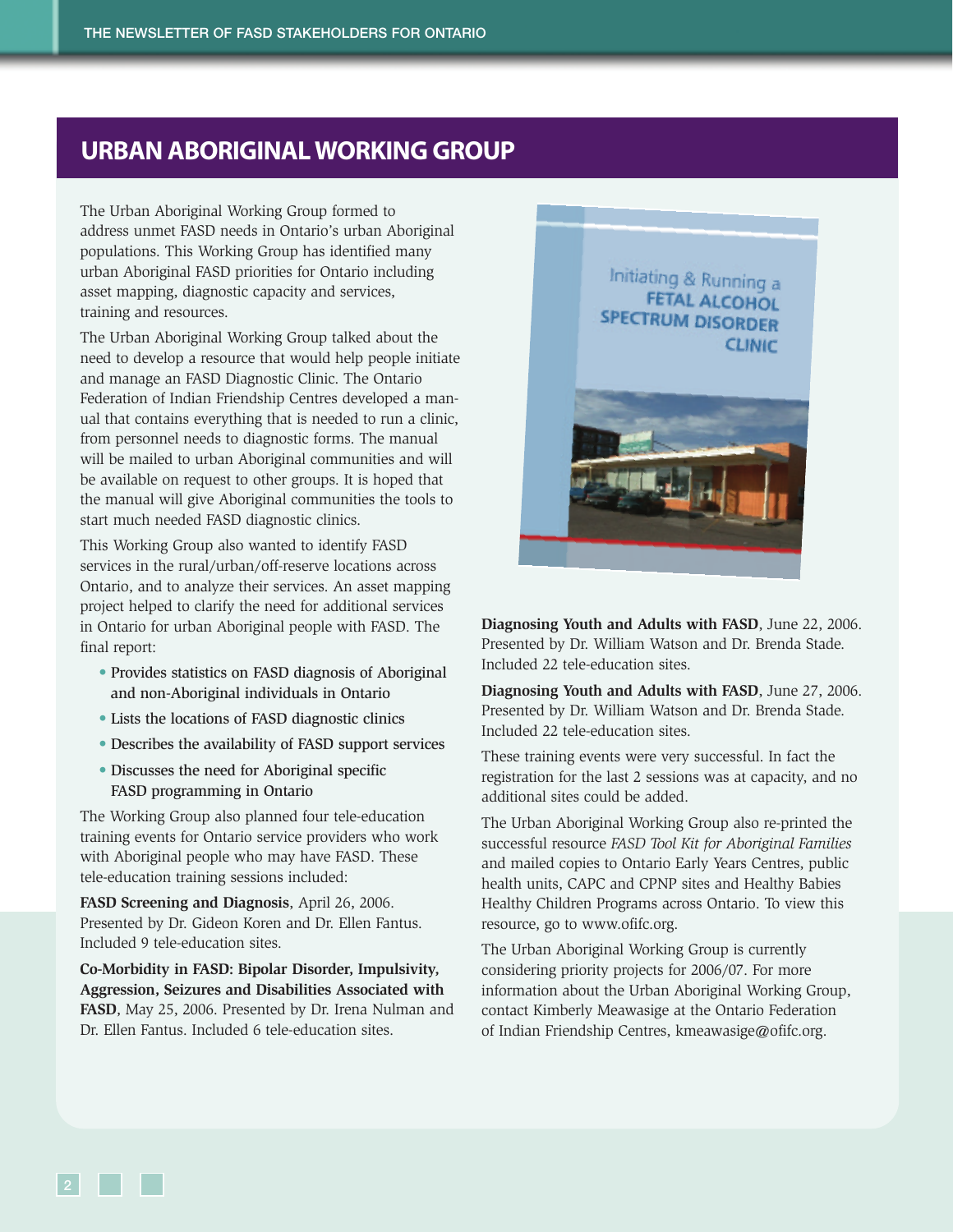## **PREVENTION WORKING GROUP**

The Prevention Working Group of FASD Stakeholders for Ontario chose to focus on preventing and reducing prenatal alcohol use in high-risk groups, addressing areas such as addiction, mental health and other underlying factors for alcohol use during pregnancy. This focus may change over time, depending on provincial needs, interests and opportunities in the area of FASD prevention. Current representation on the Prevention Working Group includes Motherisk, Mothercraft/Breaking the Cycle, FASEout, Best Start Resource Centre, CAPC/CPNP Ottawa, Porcupine Health Unit and the Union of Ontario Indians.

The Prevention Working Group realized its first major initiative, a two-day conference titled *Prevention of FASD: Addressing Pregnancy and Addiction*, in Scarborough, Ontario on March 9-10, 2006. The objective of the conference was to examine the root causes of women's alcohol use during pregnancy, including addiction and mental health problems, and ways to support women with significant alcohol problems or addictions in pregnancy. The two-day event included an evening policy forum, followed by a day of concurrent sessions, keynote speakers and displays. This conference was accomplished through funding from the Public Health Agency of Canada, the support of the Working Group, and significant contributions of staff time from Motherisk, Mothercraft/Breaking the Cycle and the Best Start Resource Centre.



**Prevention of FASD:** Addressing Pregnancy and Addiction

Hereb 9 = 10, 2008<br>Hardwick Per Learning<br>1988 Thermore Roome, Sun beyonds, Caster

The forum on March 9 brought together a panel of six experts. Panelists were asked to consider how systems of care, programs and services to high-risk women and children, and related policies might be integrated to improve women's health and prevent FASD. Nancy Poole, Research Consultant on Women's Substance Use Issues, BC Women's Hospital in Vancouver and the BC Centre on Excellence for Women's Health, was the discussion moderator. A report was developed including a summary of panel presentations, group discussion, delegate evaluations, recommendations and related resources. This report is available at [www.motherisk.org/JFAS.](www.motherisk.org/JFAS)

The keynotes and concurrent sessions on March 10th focused on prevention strategies that are directed to the care of pregnant women who have significant alcohol problems or addictions, and who require more than information, advice or brief interventions in order to change their alcohol use in pregnancy.

The conference was a great success. Despite the short planning cycle, over 200 people attended. The evaluations were strongly supportive of the event. Many participants expressed interest in an annual conference on alcohol, addiction and pregnancy.

The Prevention Working Group is focusing on next steps. This Working Group would like to enhance training about preventing and reducing alcohol use in pregnancy in high-risk groups by building on existing training tools and developing additional training resources. The Working Group is also considering a follow-up conference on alcohol, addiction and pregnancy in 2007/08. For more information about the Prevention Working Group, contact Wendy Burgoyne at the Best Start Resource Centre, wendyb@beststart.org or Susan Santiago at Motherisk, susan.santiago@sickkids.ca.

*"Two of our staff went. They were SO knocked out by it, so impressed, so 'stretched'. They were raving about it and bubbling over with enthusiasm. Sounds like it was right on the mark and very intellectually stimulating."*

Comment re: Prevention of FASD Conference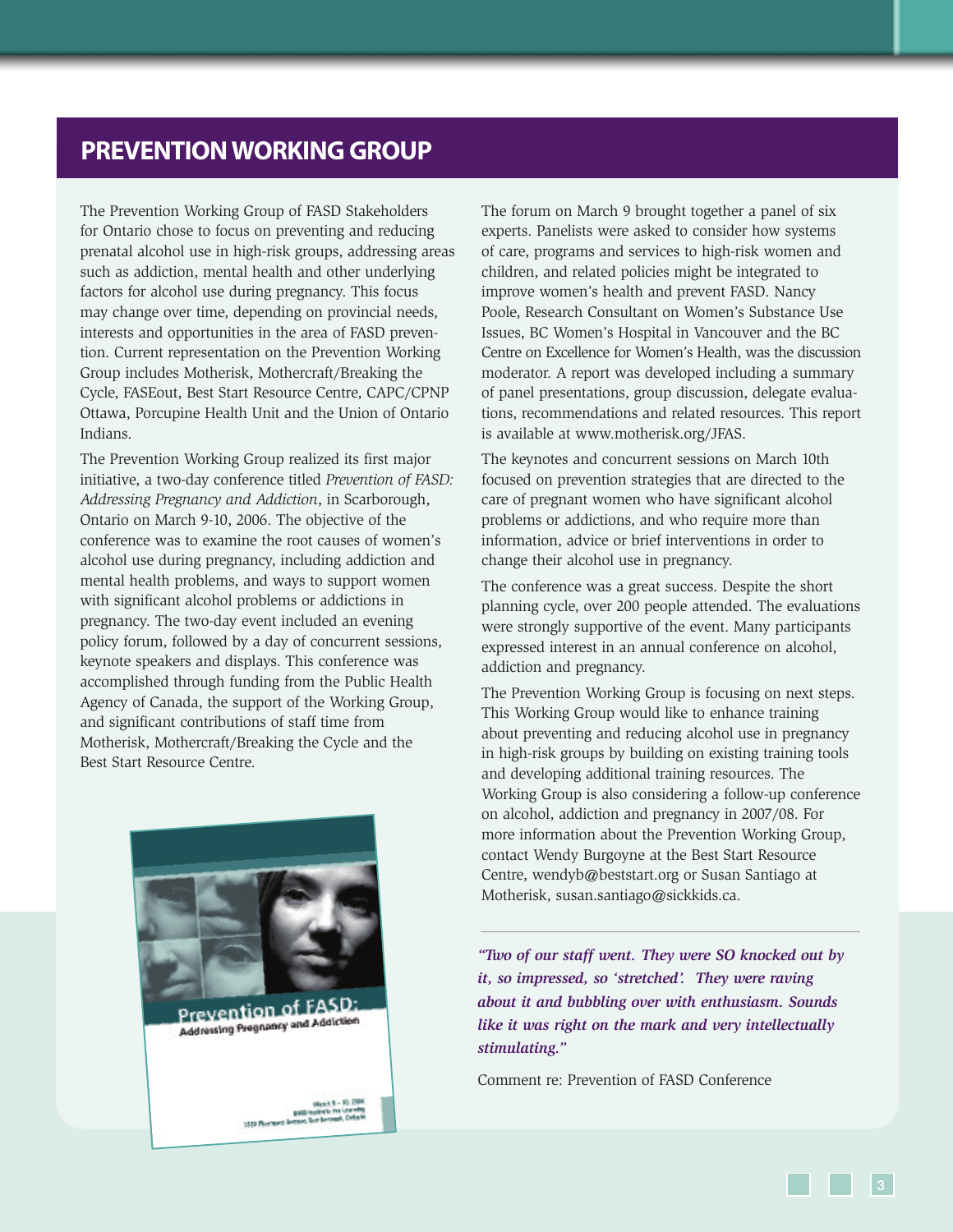## **INTERVENTION & SUPPORT WORKING GROUP**



A camp for Ontario children affected by FASD and their families was held at Geneva Park in Orillia from March 17-19, 2006. It was planned and implemented by members of the Intervention and Support Working Group. Timiskaming Brighter Futures, a program of Timiskaming Child and Family Services, under the leadership of Pat Spadetto and staff, managed the project

and funding from the Public Health Agency of Canada. Six members of the Intervention and Support Working Group and one FIANO member planned and implemented this project from across Ontario.

The purpose of the Intervention and Support Working Group focuses on encouraging, initiating and training those who provide care and support services to individuals with FASD. Group priorities are to increase **knowledge** about FASD, **expertise** in professionals and caregivers and enhance community **supports**. The camp was planned and implemented to focus on these priorities.

#### **Things children with FASD liked about camp:**

- *• "was invited to eat with another family for the first time."*
- *• "seeing families with the same problems as ours."*
- *• "making new friends just like me."*
- *• "meeting Joe and thinking I can be like him."*

A total of 186 enthusiastic campers participated in the three-day event. This included 65 caregivers and 121 children (75 of the children had FASD and 46 were siblings). The Intervention and Support Working Group distributed applications across Ontario and using geographic criteria, served families from most areas.

The camp was a huge and unprecedented success. Geneva Park staff, the Intervention and Support Working Group, volunteers and family members were fulfilled, buoyant and motivated albeit exhausted at the end. Feelings of despair were replaced with new enthusiasm for the future of interventions with children with FASD.

Some comments helped us to learn new ideas for future planning. We smiled when one child reported that there was "*nuffin"* about camp they disliked and celebrated with comments from families, such as, "*this has changed our lives forever*".

The camp forever changed the staff and volunteers who left Geneva feeling wonderfully depleted of energy that had been expended on one of the most important events in their lives. One group member, a seasoned veteran in child protection, reported that although she had been interested in children with FASD before, now she was really hooked on FASD prevention, intervention and support. A member, working in the field for many years, reported this was the first time she had seen families benefit so greatly, in front of her eyes, showing gratitude and appreciation for their learning and experience. Wow!

#### **Comments about camp from parents and caregivers:**

- *"My life has been changed forever for the good."*
- *• "It was wonderful to get away and not worry about my child's behaviour."*
- *• "Meeting Joe, a wonderful young man with FASD and his girlfriend, seeing them play and work with our children, helped us, for the first time to see their potential."*
- *• "Thank you for the best weekend our family has ever had."*

A report was prepared about the camp, including background information, planning and implementation process, budget, camper feedback and lessons learned. Some paperwork used by the Intervention and Support Working Group is included in the report. The Working Group hopes to run a camp in the future and will share this model, with lessons learned, across Ontario. Anyone wishing to read the report may get an electronic copy from cunninghammary@rogers.com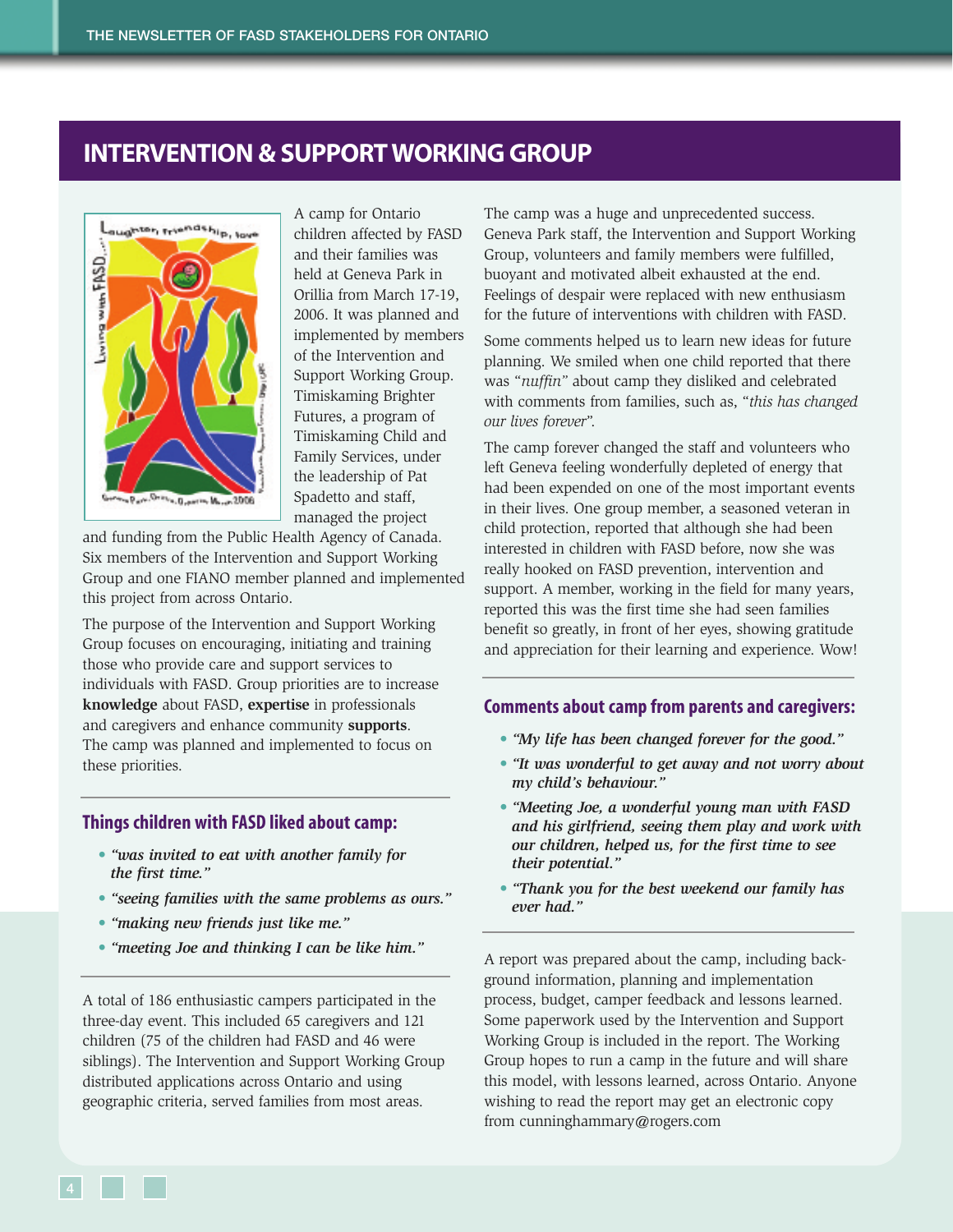## **DIAGNOSIS & DISABILITY WORKING GROUP**

The Diagnosis & Disability Working Group of FASD Stakeholders for Ontario focuses on issues around diagnosis of FASD. Early diagnosis and access to appropriate services have been shown to be effective in decreasing the risk of secondary disabilities of FASD. The emotional costs, social implications and costs to society are decreased if FASD is diagnosed early. A diagnosis is important in understanding an individual with FASD and in developing an appropriate care plan.

### **FASD Diagnostic Clinics in Ontario:**

- Healthy Generations, Northwestern Ontario FASD Clinic, Sioux Lookout
- St. Michael's Hospital, FASD Diagnostic Clinic, Toronto
- The Hospital for Sick Children, Motherisk Program, Toronto
- Native Child and Family Services of Toronto-St. Michael's Hospital, FASD Diagnostic Clinic, Toronto
- Anishnawbe Health Toronto St. Joseph's Health Centre, Toronto
- Grandview Children's Centre, Oshawa
- FASD Team: Resources for Exceptional Children, Ajax
- Breaking the Cycle FASD Diagnostic Clinic, Toronto

### **Activities of this working group:**

- Gathered information about existing clinics in Ontario and developed a report
- Held 2 videoconference meetings with all existing and emerging FASD clinics to share information re: approaches, application of diagnostic guidelines, needs of clients and team members, lessons learned and next steps for best practices
- Established communication among existing FASD diagnostic teams and emerging FASD diagnostic teams
- Established next steps for long term network system

This working group recently completed a project entitled, *Creating a Foundation for FASD Diagnostic Capacity*.

The goal of this project was to identify the strengths and challenges faced by FASD diagnostic teams in Ontario and to create a foundation of diagnostic capaciticy development in Ontario. The project was funded by the Public Health Agency of Canada.



The report, *Creating a Foundation for FASD Diagnostic Capacity* includes:

- FASD Diagnostic Clinic Profiles
- Application of Canadian Diagnostic Guidelines
- Approaches
- Lessons Learned
- Next Steps

Please feel free to access a pdf version of the report at: [www.slhacl.on.ca/fasd/word/Foundation-FASD-](www.slhacl.on.ca/fasd/word/Foundation-FASD-Diagnostic-Capacity.pdf)Diagnostic-Capacity.pdf

The FASD Stakeholders of Ontario Diagnostic and Disability Working Group will continue to work collaboratively to nurture diagnostic capacity and welcomes continued networking towards this end. For more information contact Sheila Burns at sburns@rfecdurham.com or Brenda Stade, stadeb@smh.toronto.on.ca

### *"Prevention, early diagnosis and early treatment are worth the investment."*

Dr. Brenda Stade, St. Michael's FASD Diagnostic Clinic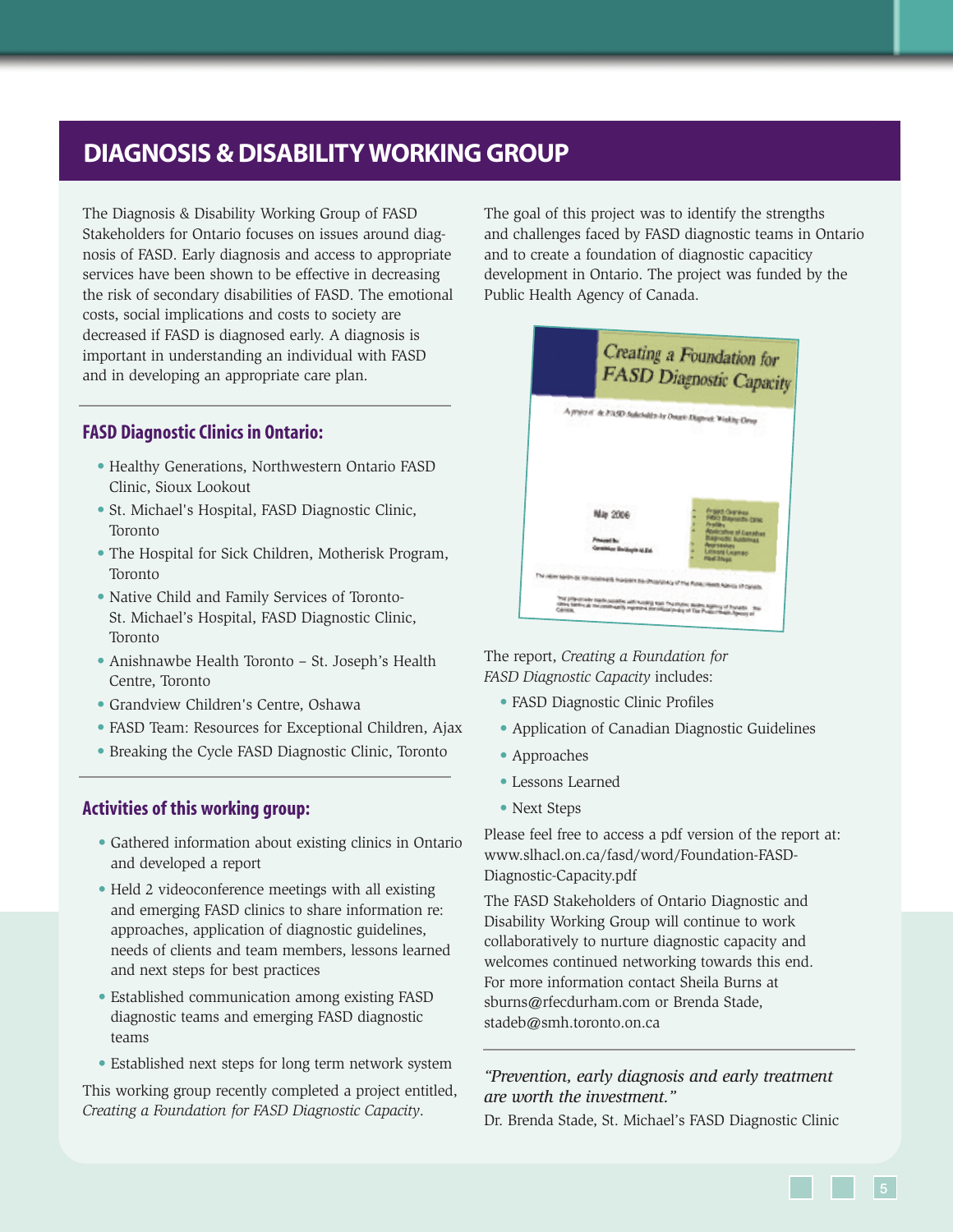# **Justice Committee**



The Justice Committee, formed in the fall of 2005, is the newest addition to FASD Stakeholders of Ontario. Members of this working group include Jonathan Rudin, Joyce Atcheson, Nancy Dinnigan, Carol Lee Smith, Judy Mungovan, Sue Khowessah, Linda Johnston, and Elaine Cousineau. The members' combined expertise includes legal, FASD content knowledge and experience, communications, corrections, First Peoples culture, and community education.

FASD-affected individuals come into contact with the justice system as family, victims, witnesses, and offenders. However justice system personnel have lacked access to readily available, credible sources of information in an accessible format to assist these individuals. The Justice Committee chose, as its first priority, to address the difficulties experienced by FASD-affected individuals and justice system personnel by integrating resources in a single package for use by judges and lawyers.

The CD-ROM *FASD and the Justice System* was released in April 2006. It includes information about:

- Recognising and understanding FASD
- FASD and the courts
- What judges and lawyers can do
- Aboriginal Peoples with FASD
- Case law
- Sources of additional information

Development and production of the CD-ROM was funded by the Public Health Agency of Canada through the administrative assistance of Ka: nen Our Children Our Future, active support of the members' employers, and commitment by committee members. This Justice Committee copyrighted resource was directed and finalized by the Justice Committee using peer-reviewed sources.

Currently the CD-ROM is being distributed within the Ontario justice system while demand for it increases. To date, all feedback has been positive about its potential to assist. A formal review is planned for the future to enable the Committee to revise and update the product. The Justice Committee hopes the format and practicality of the CD will aid in provision of compassionate, fair and effective strategies for dealing with FASD in the criminal justice system.

For more information about the Justice Committee and the *FASD and the Justice System* CD-ROM, contact the Justice Committee co-leads: Joyce Atcheson at Ka: nen Our Children Our Future, joycea@kanen.on.ca or Jonathan Rudin at Aboriginal Legal Services of Toronto rudinj@lao.on.ca.

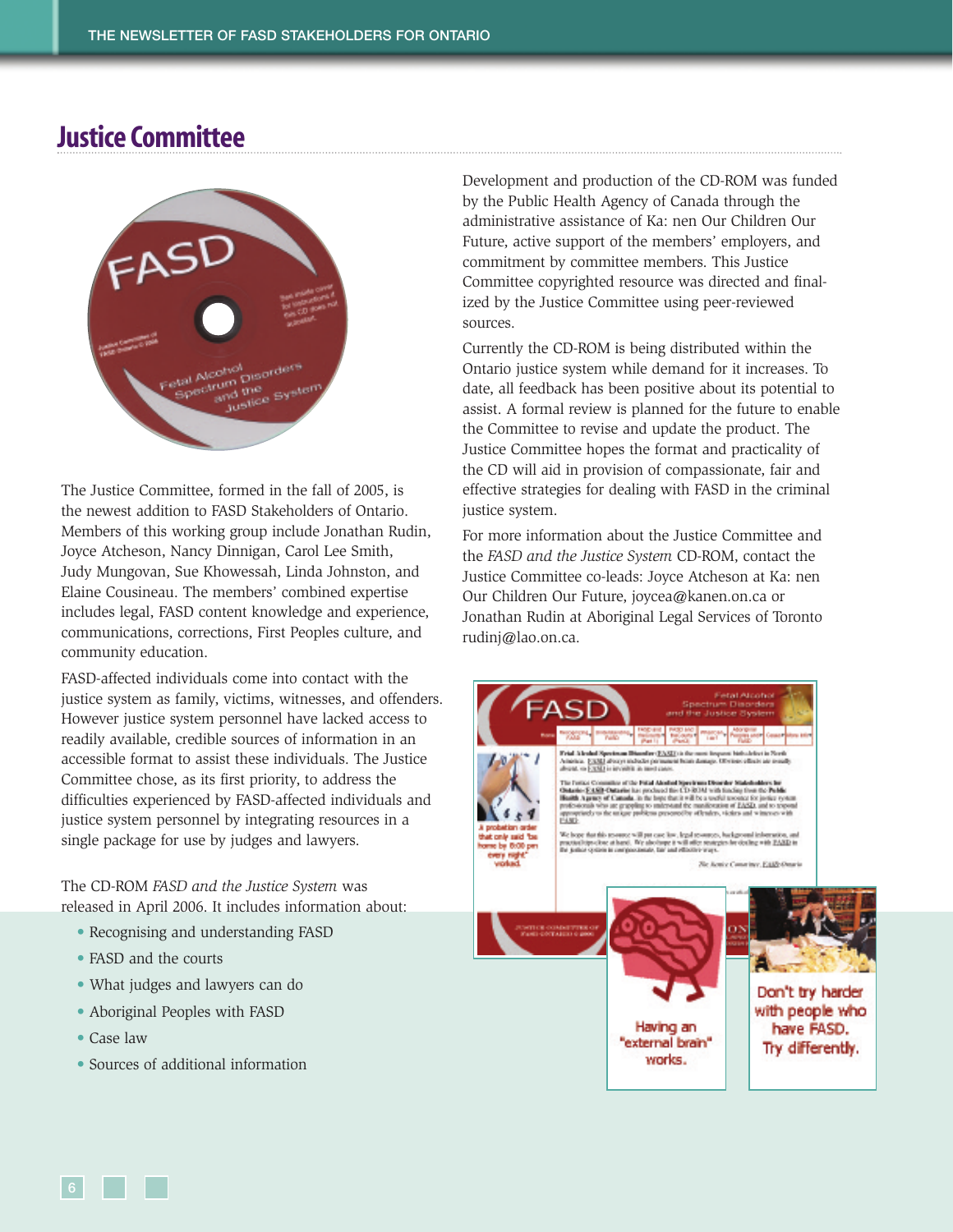## **NEW FASD RESOURCES**

#### **FASEout Website**

PowerPoint presentations, reference articles, list of trainers etc. <www.faseout.ca>

**Pregnancy-Related Issues in the Management of Addictions: A Reference for Care Providers**  The PRIMA Project <www.addictionpregnancy.ca> To order this resource, contact: deana.midmer@utoronto.ca

#### **Let's Talk FASD**

Parent driven strategies in caring for children and adults affected by FASD Developed by VON <www.von.ca/FASD/index.html>

#### **FASD National Link**

A Canadian listserv about FASD hosted by VON. Post information about FASD or pose questions to the other members. To find out more, or to join the listserv: [http://lists.von.ca/mailman/listinfo/](http://lists.von.ca/mailman/listinfo/fasd_national_link) fasd national link

**Looking for More FASD Resources?** See the National Database of FASD and Substance Use During Pregnancy Resources at:<www.ccsa.ca/fas>

#### **Helpful FASD Resources from the Public Health Agency of Canada:**

- FASD Canadian Guidelines for Diagnosis (2005)
- FASD Booklet (2004)
- Results of a National Survey on Knowledge and Attitudes of Health Professionals about FASD (2004)
- FASD Framework for Action (2003) Check back for new resources! [See www.phac-aspc.gc.ca/](www.phac-aspc.gc.ca/fasd-etcaf/index.html) fasd-etcaf/index.html

### **FASD WORKSHOPS & CONFERENCES**

#### **ONTARIO:**

#### **FASD Introductory Training**

Oct 12-13, 2006, Toronto 2 day workshop with Donna Debolt Contact sterpstr@ccas.toronto.on.ca

**Stronger Together: Moving Forward for FASD** October 18-19, 2006, Dryden Ontario For more information: <www.fasdnorthwest.org>

**FASD Through the Lifecycle** October 26-27, 2006, Guelph, Ontario For more information:<www.fasat.ca> (check under News)

**Introduction to Diagnosing FASD** Nov 2, 2006, Oshawa, Ontario On-line course, University of Washington Contact sburns@rfecdurham.com

#### **Working with FASD**

Nov 6-7, 2006, Renfrew, Ontario For more information or to register call: 1-800-804-0772

**Supporting Substance Involved Pregnant and Parenting Women**

with Diane Malbin November 7, 2006, Oshawa Ontario Contact yndrew.durham@girls-inc.org or aendicott.durham@girls-inc.org

#### **Building Resilience in Children with FASD**

December, 2006, Oshawa, Ontario 2-day workshop with Dr. Kathy Jones Contact sburns@rfecdurham.com

### **NATIONAL:**

#### **FACE Research Roundtable**

September 9, 2006, Moncton, New Brunswick Registration deadline: August 29, 2006 Simultaneous translation in both official languages. Program and registration form at: [www.motherisk.org/JFAS/](www.motherisk.org/JFAS/econtent_conferences.jsp) econtent\_conferences.jsp

**6th National Aboriginal FASD Conference: Promising Intervention Strategies for Parents, Teachers and Caregivers of Children and Adults with FASD**

Oct 19-20, 2006, Winnipeg, Manitoba For more information or to register, contact 1-888-683-7711 or wzarchikoff@msn.com

**International Conference on Fetal Alcohol Spectrum Disorder: Research, Policy and Practice Around the World** March 7-10, 2007. Victoria, BC UBC Interprofessional Continuing Education For more information: [www.interprofessional.ubc.ca/](www.interprofessional.ubc.ca/Adv-call_FASD_2007.pdf) Adv-call\_FASD\_2007.pdf

**The PRIMA (Pregnancy-Related Issues in the Management of Addictions) Project** Watch for upcoming train-the-trainer events:<www.addictionpregnancy.ca> For more information, contact: deana.midmer@utoronto.ca

**Looking for More Workshops and Conferences?** See the FASD Calendar of Events at: <www.ccsa.ca/CCSA/EN/TopNav/Home/Calendar/FASDEvent>